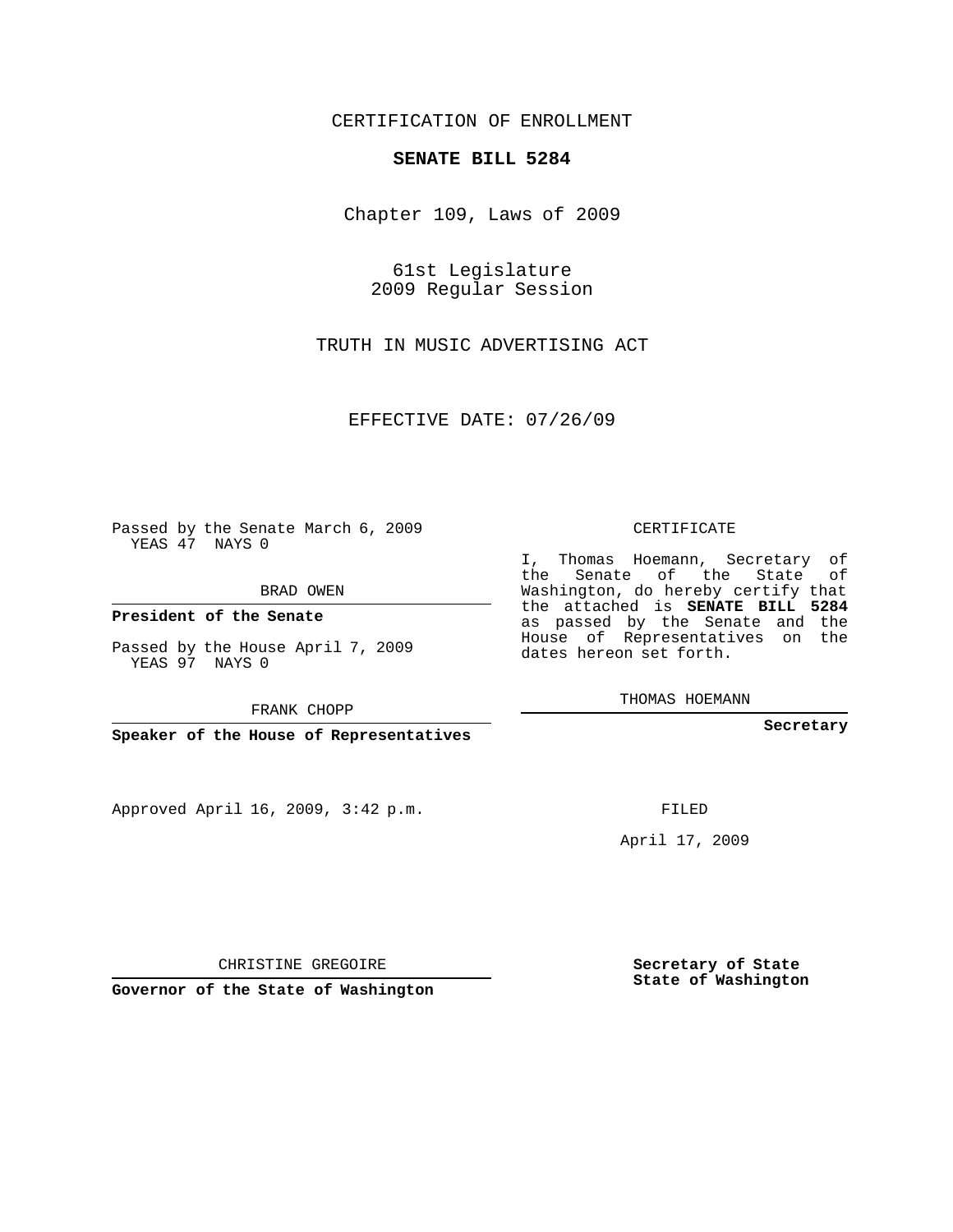## **SENATE BILL 5284** \_\_\_\_\_\_\_\_\_\_\_\_\_\_\_\_\_\_\_\_\_\_\_\_\_\_\_\_\_\_\_\_\_\_\_\_\_\_\_\_\_\_\_\_\_

\_\_\_\_\_\_\_\_\_\_\_\_\_\_\_\_\_\_\_\_\_\_\_\_\_\_\_\_\_\_\_\_\_\_\_\_\_\_\_\_\_\_\_\_\_

Passed Legislature - 2009 Regular Session

**State of Washington 61st Legislature 2009 Regular Session**

**By** Senators Keiser, Holmquist, Kohl-Welles, Pridemore, Marr, and Kauffman

Read first time 01/19/09. Referred to Committee on Labor, Commerce & Consumer Protection.

 AN ACT Relating to truth in music advertising; adding a new section to chapter 19.25 RCW; creating a new section; and prescribing penalties.

BE IT ENACTED BY THE LEGISLATURE OF THE STATE OF WASHINGTON:

 NEW SECTION. **Sec. 1.** A new section is added to chapter 19.25 RCW to read as follows:

 (1) The definitions in this subsection apply throughout this section unless the context clearly requires otherwise.

 (a) "Performing group" means a vocal or instrumental group seeking to use the name of another group that has previously released a commercial sound recording under that name.

 (b) "Recording group" means a vocal or instrumental group, at least one of whose members has previously released a commercial sound recording under that group's name and in which the member or members have a legal right by virtue of use or operation under the group name without having abandoned the name or affiliation with the group.

 (c) "Sound recording" means a work that results from the fixation on a material object of a series of musical, spoken, or other sounds